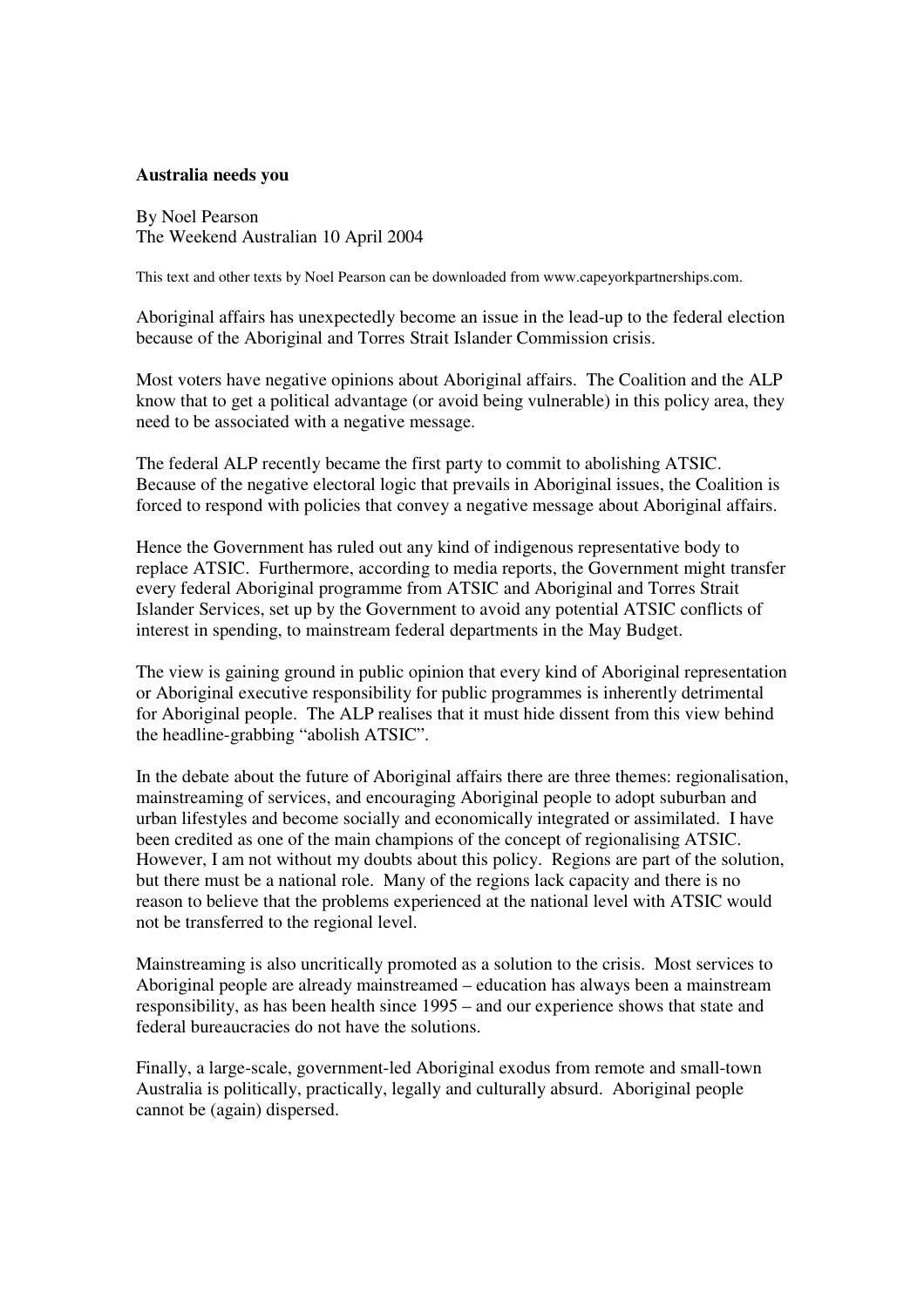The political parties must stop taking the voters' lack of interest in, or antipathy to, Aboriginal affairs as their unstated tactical starting point. Instead of the election-driven, negative attitudes to indigenous affairs and the insufficient reform suggestions presented so far, we need a positive political programme.

First, the service-delivery perspective on Aboriginal affairs must be replaced by a social enterprise perspective. In Cape York Peninsula we have established a multitude of relationships with non-government organisations and the private sector. During the past four years, the idealism, altruism, flexibility and competence that big businesses such as Westpac and the Boston Consulting Group have contributed to our partnerships have been vital to our promising economic and social efforts.

Second, we need to realise that the most important underlying assumption of the reconciliation movement is wrong. Policies based on acknowledgment of, and compensation for, the past and recognition of Aboriginal rights are justified, but they do not in themselves lead to social improvement. I have always been fighting for recognition of land rights, but the strategically most important task is that Aboriginal people form a strong movement for the restoration of social and cultural order.

Aboriginal people should not give up the so-called rights agenda and there is a place for symbolic reconciliation. However, Aboriginal people must abandon the leftist notion that social dysfunction is maintained by our history of dispossession. Dysfunction, violence and substance abuse can be defeated only by conscious promotion of personal and collective responsibility.

Third, on the basis of restored social functionality, we must create a demand for the best available primary education for our children. Our experiences in Cape York Peninsula show that educational improvement will not be driven by the Government's formal goals to improve Aboriginal education; it is driven by parental and community demand.

Fourth, we need to encourage geographic mobility among people in remote and regional areas, leading to secondary and tertiary education, other training and working careers in urban areas. Aboriginal social and economic integration is necessary, but the best way to achieve it is to give young people the security of socially functional homelands to which they can return for longer or shorter periods and make a contribution. This is not an assimilationist programme. Complete command of English and knowledge of European culture can be combined with an Aboriginal cultural identity.

These policy suggestions are general goals. The concrete action that should be taken is to replace ATSIC with a governance structure that facilitates the creation of an intellectually and politically strong national Aboriginal leadership.

There are Aboriginal people who could take up a national leadership role. These people have mostly not stood for the ATSIC elections. We must therefore adopt a different structure that recruits all the potential national leaders in one sweep.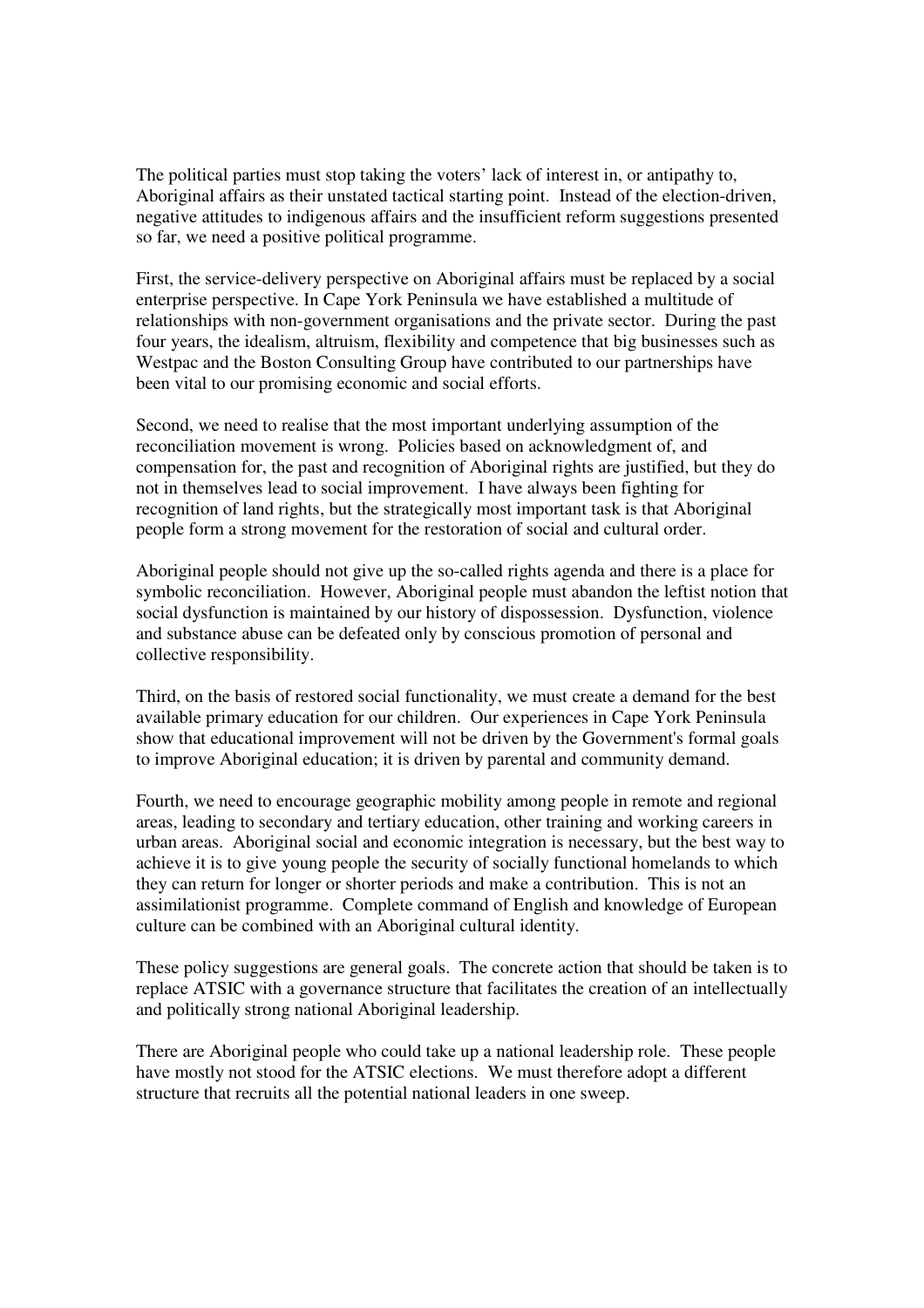We need a structure that would have attracted people such as Northern Territory MPs John Ah Kit and Marion Scrymgour and NSW MP Linda Burney to get involved. These leaders are contributing as mainstream parliamentarians, but there are other indigenous people of similar high calibre who need to be asked to take up strategic leadership on behalf of their people.

The ATSIC representative system was flawed because the only elections were local elections. Local Aboriginal politicians whose competence and narrow support bases made them more suitable for a regional role essentially elevated each other (after power struggles and deals) up to the highest offices of ATSIC.

To create an efficient national leadership with a strong mandate from the communities, we must separate the election of regional representatives from the election of national leaders. I suggest that an assembly of all Aboriginal regional councillors directly elect a person who is not a regional councillor to be chairperson of a national executive that replaces the ATSIC board. The chairperson then appoints others who are not regional councillors to be members of the national executive. This executive should have executive responsibilities over programmes and not be a token advisory body.

This mechanism would create a national executive that would earn the respect of the public and governments. It would have the competence to develop national policy guidelines for implementation through regions such as our own in Cape York Peninsula, and the executive would be responsible for some national programmes in support of struggling communities.

We would love to be assisted in our work in Cape York Peninsula by someone such as Scrymgour working as the national executive member responsible for health – she has the administrative competence, she has the policy capacity. Or someone such as academic Marcia Langton taking national executive responsibility for education. Or someone such as Tiga Bayles (the man behind Brisbane's 4AAA FM radio station) taking responsibility for communications. Or Kimberley leader Peter Yu taking responsibility for economic development. These people are as competent as ministers; why would you limit them to an advisory function?

The developments in Aboriginal affairs in recent years have led to a strengthening of the conservative doubts about the value of indigenous representation and indigenous programmes. The Right sees reconciliation as a matter of providing good government services that will enable Aboriginal individuals to become integrated into the economy.

It is right that there is no replacement for individual achievement in Aboriginal advancement. But most Aboriginal people strongly identify with communities. Aboriginal communities struggle with seemingly insurmountable problems. In this struggle they need support from a competent, respected Aboriginal leadership that is perceived to have legitimacy and a democratic mandate.

Aboriginal people across the country must set aside differences and agree on a plan for